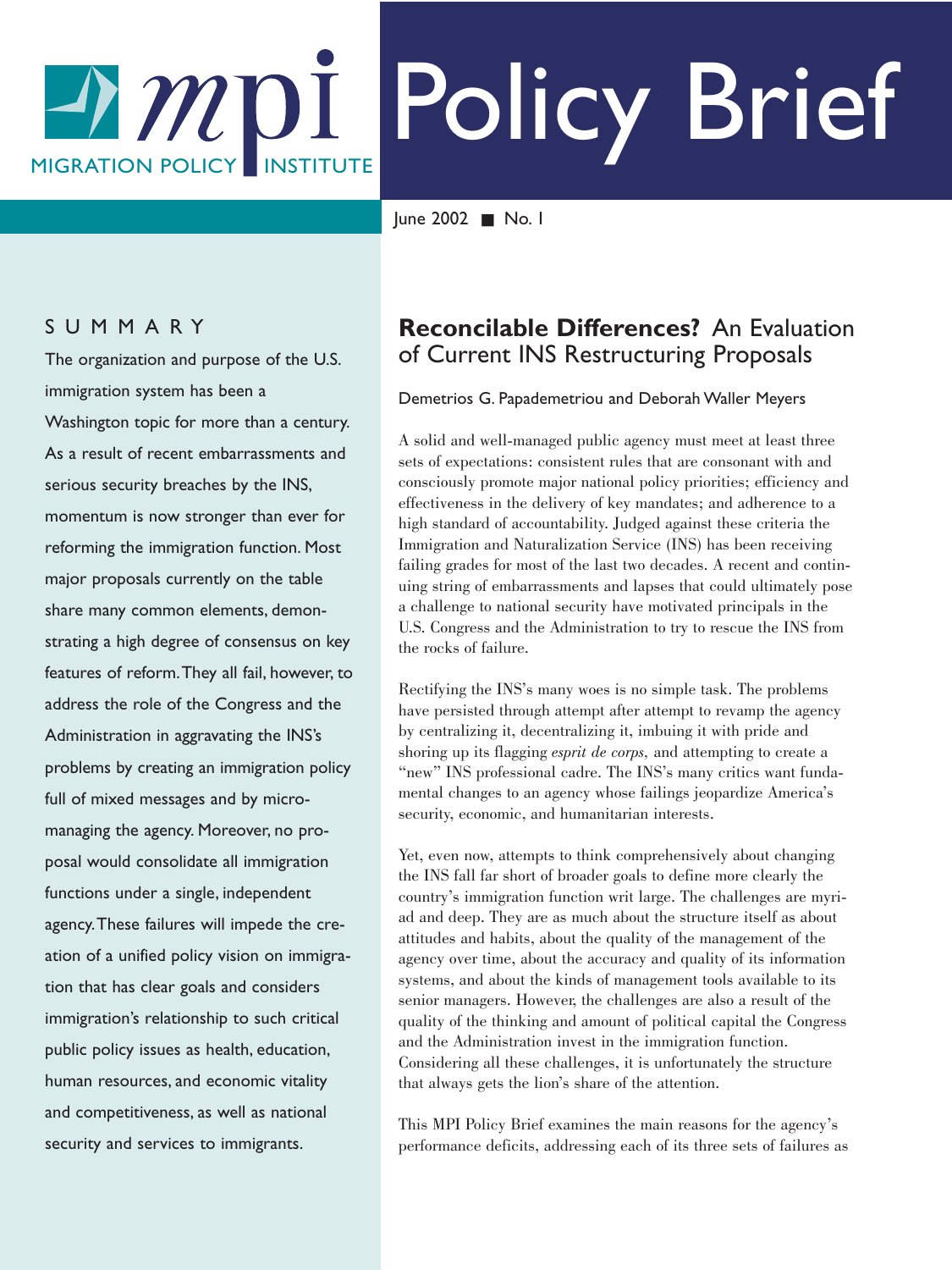

a public agency. The brief then evaluates the principal proposals currently under discussion on how to right the course of the embattled INS ship and recommends how to proceed.

### **Background**

Where to place and how to structure the immigration function within the U.S. government has been a Washington discussion topic for more than a century. In recent months, four proposals have dominated the policy landscape.

The White House Office of Homeland Security has proposed combining the U.S. Customs Service with either some (the Border Patrol and Inspections) or all of the enforcement functions of the INS or with the entire agency. If the latter version prevails, the resultant combined super-agency of between 70,000 and 80,000 people would fall within the Department of Justice (DOJ). Senator Lieberman (D-CT), Chairman of the Senate Governmental Affairs Committee, would go further and establish a new cabinet-level Department of National Homeland Security, which would incorporate the law enforcement and inspection duties of several existing agencies, including those of Customs, Agriculture, two FBI offices, and the INS. The Lieberman plan would

#### **ABOUT THE AUTHORS**



**Demetrios G. Papademetriou** Co-founder and co-director, Migration Policy Institute. Coeditor of *Caught in the Middle: Border Communities in an Era of Globalization* (2001) and author of over 200 other works.



**Deborah Waller Meyers** Policy Analyst, Migration Policy

Institute. Co-editor of *Caught in the Middle: Border Communities in an Era of Globalization* (2001) and author of almost two dozen other works.

also fold the Coast Guard and the Federal Emergency Management Agency into the new department.

Chairman Sensenbrenner (R-WI) of the House Judiciary Committee and Immigration Subcommittee Chairman Gekas (R-PA) proposed a restructuring plan that would dismantle the present INS and move its functions directly into the DOJ, under the supervision of an Associate Attorney General for Immigration Affairs (AAGIA). The Sensenbrenner-Gekas plan received bipartisan support within the Committee and passed the House by a 405 to 9 vote on April 25, 2002.

In the meantime, the Administration has zigged and zagged on the issue, not unlike its predecessors. Late last year, it unveiled its own internal reorganization proposal and proceeded to implement it (if at a slow pace, given competing interests on the issue). In fact, on April 17, 2002, the INS Commissioner announced two initiatives in that regard, (a) giving the Chief of the Border Patrol (who is stationed in Washington) direct responsibility for all Border Patrol field operations, as well as line authority over the Patrol's 21 Sector Chiefs, and (b) creating an office of Juvenile Affairs reporting directly to the Commissioner. The Administration's plan, which would not have required legislation, thus seemed well on its way to being implemented when the White House, in an abrupt about-face, announced on April 24, 2002 that it would support Mr. Sensebrenner's legislation instead.

Finally, the Senate Immigration Subcommittee held hearings on May 2, 2002, focusing on a Kennedy (D-MA) and Brownback (R-KN) reform bill. The Administration worked with the authors of the Senate bill to address provisions of the House bill with which it disagreed.

Each of these proposals addresses some of the changes necessary to enhance the capacity of the INS to carry out its mission as an effective and well-managed public agency. None addresses all necessary reform elements and all are silent on the crucial issues of the function's consonance with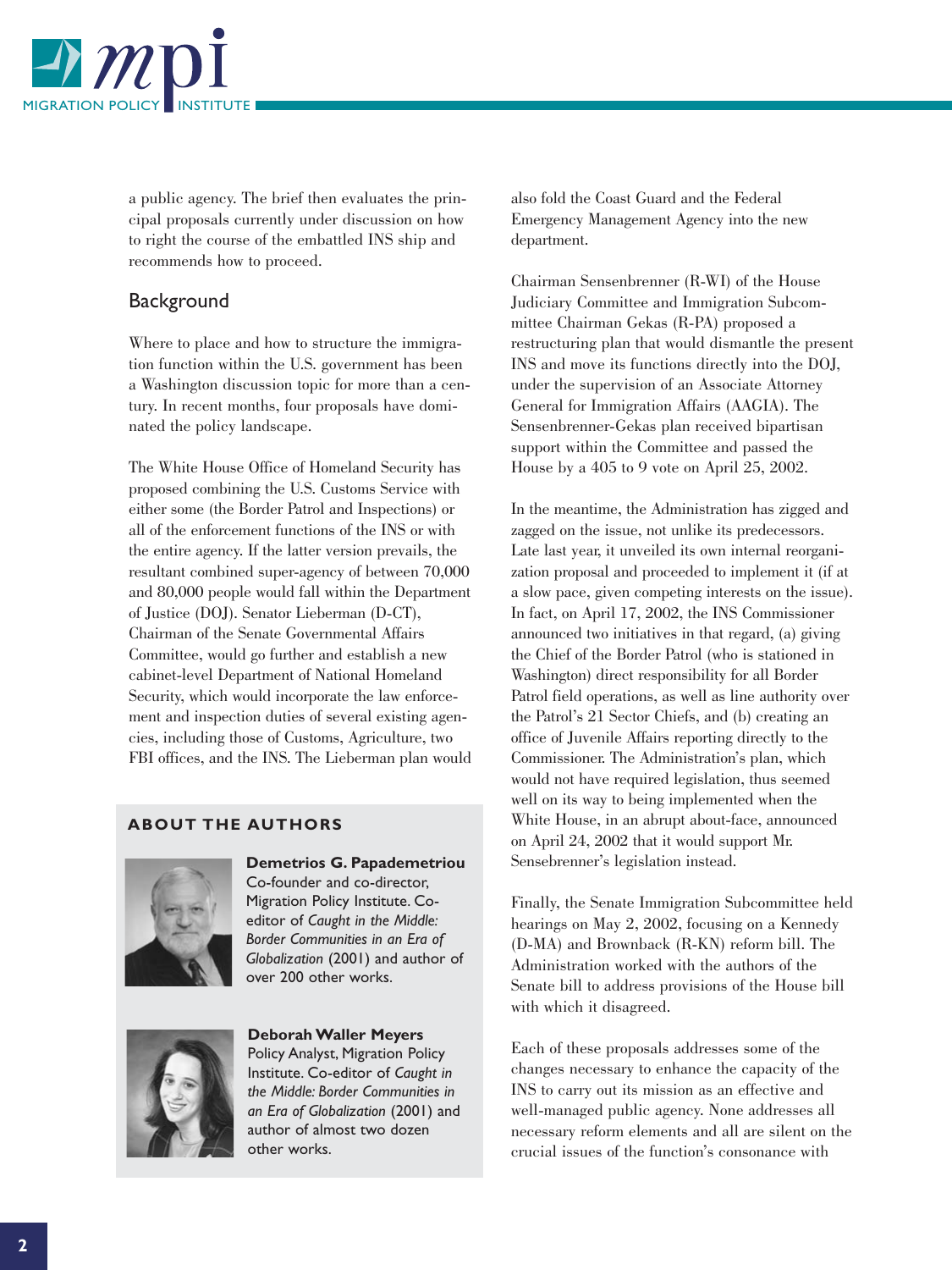U.S. national interests and the agency's "management" by its own masters in the Congress and the Administration.

#### Challenge One: Policy Coherence, Consistent Rules, and Predictable **Outcomes**

A 1998 MPI (then known as the International Migration Policy Program of the Carnegie Endowment for International Peace) study, *Reorganizing the U.S. Immigration Function: Toward a New Framework for Accountability,* concluded that the INS was an agency on the ropes. The culture was deeply enforcement-oriented with little regard for its service obligations. Field staff accumulated power and widely viewed INS headquarters as weak and politicized. Employees had insufficient qualifications and inadequate training, yet expectations of them kept increasing. Finally, several weak, ideological, or disinterested agency heads for the past thirty years have lacked the management skills to bring about the necessary shifts in culture and performance.

Nothing has been more important in the plight of the INS, however, than the ambivalence with which we, as a government and as a people, perceive immigration and, by extension, the underlying immigration system. One of the most damaging manifestations of this ambivalence has been the mixed messages sent to the agency's leaders and managers about the system's true priorities.

If U.S. immigration policies seem opaque to the nonspecialist or appear at times either disconnected from other national priorities or at odds with them, it is because they are so. For more than a century, the INS has unsuccessfully struggled to navigate between two sets of interests that appear to be contradictory, if only on their face: those of U.S. workers and those of U.S. business. The former, and their allies, try to regulate the flow of foreign workers as tightly as possible so as to compel better conditions for U.S. workers. At the same time, business interests have pushed for nearly unfettered access to a global workforce under conditions that will maintain U.S. competitiveness in a global economy with ever fewer

trade protections. Both sides have had some success. That success, however, has been typically at the INS's expense—as each side's allies in Congress and the Administration whipsaw the agency on this issue almost regardless of how it does its job.

#### Challenge Two: Efficiency and Effectiveness in Delivering Key **Mandates**

The second set of expectations from solidly run public agencies are the effective and efficient delivery of key mandates. Effectiveness and efficiency, in most matters, and timeliness in the delivery of services (such as immigration benefits), have long had a "catch as catch can" quality to them at the INS.

There are reasons for this. Service has not been rewarded bureaucratically and few legislators have paid anything but lip service to it. One only has to look at how the service function is funded. It is overwhelmingly fee-based. More to the point, service fees, which have been increasing at remarkable rates in recent years, have been known to be diverted toward supporting the agency's enforcement infrastructure. Remarkably, however, massive additional funding (when the pending supplemental appropriations bill is enacted, the INS budget will have approximately quadrupled in about eight years) has not had a commensurate effect on the agency's performance in the enforcement arena either.

A big part of the reason for this gap reflects again a basic societal cleavage over how far to go with certain aspects of the agency's enforcement responsibilities, especially—but not exclusively—regarding illegal immigration. As a back channel that fills important labor needs, illegal immigration occupies a unique place in the performance of the immigration function. This ambivalence, felt most strongly within the Congress itself and, by extension, at INS headquarters, sends, over time, maddeningly conflicting signals to the agency's front lines about the importance they should attach to attacking unauthorized immigration in the workplace and preventing it at the border.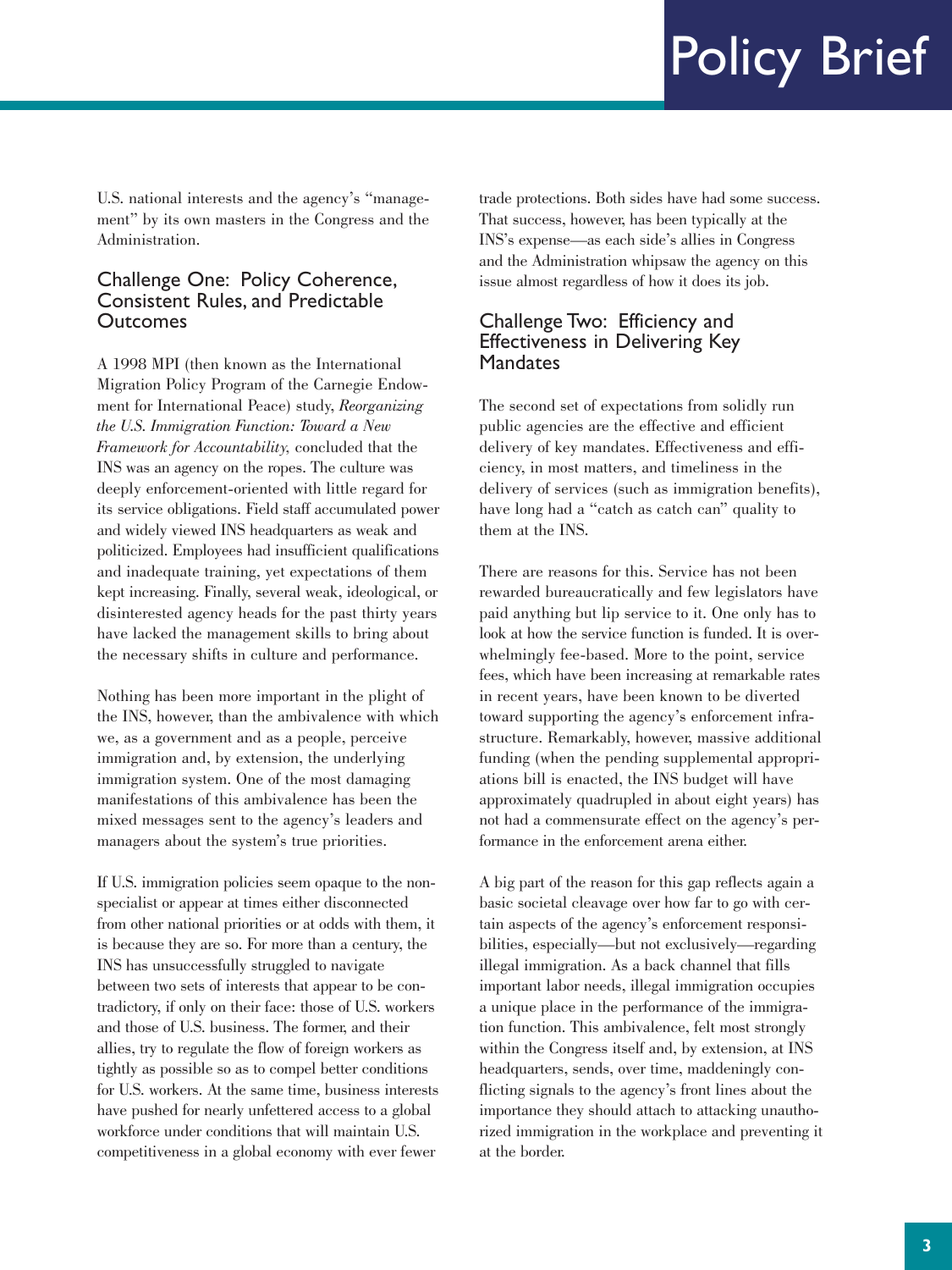

Many senior field managers do their best to implement instructions. Others, however, decide to "goit-alone," and services end up getting a short shrift. Their calculus when they do so is generally well-considered: delays in services or lack of quality control in a service function may make for interesting human interest stories but tend to be forgotten quickly. As has been witnessed recently, however, a single failure in the enforcement area can have real consequences for one's career.

Furthermore, as has been made obvious repeatedly, the ability of the INS to perform better has much to do with the quality of the agency's information systems. Having information systems that are reliable and are regularly updated—so as to support the agency's mission and meet the needs of programmatic responsibilities—is essential to every complex organization; they are even more so to one that makes tens of thousands of decisions each day that affect our security, our economic well-being, and the opportunities and life-chances of millions of people. In fact, the more we rely on these systems to make critical decisions, the greater the need for systems to be managed by competent professionals, be upgraded regularly so as to take advantage of new technologies, and for users to be trained on an ongoing basis. Robust and up-to-date information systems are the lifelines of every agency—public or private; complex bureaucracies must rely on them even more.

## Challenge Three:Accountability

The INS has seen the political importance of its function catapult it from the 19th century to the 21st century in less than two decades. This change, however, has occurred with little regard to whether its core personnel and infrastructure were capable of performing at near prime-time capacity. Moreover, the agency's metamorphosis is being attempted simultaneously with vast changes in mandate and size. (The INS has more than doubled in size during the last ten years—to about 37,000 persons—and is poised to add as many as 10,000 additional workers in the next 18 months). At the same time, INS managers are trying to come to

terms with severe training and even more troubling retention problems. Some of these retention problems stem from the lower civil service rating of INS tasks relative to similar tasks performed by sister agencies, such as Customs, the FBI, or the DEA. Others, however, relate directly to the effect of working for an agency under siege. In both instances, it is the better employees who are likely to leave first.

With management and information systems judged completely inadequate to the task every time they have been placed under the evaluative microscope, and the Congress increasingly impatient, changes could never keep up with demands, let alone expectations. One has only to refer to nearly two decades worth of General Accounting Office and DOJ Inspector General reports to appreciate the often abysmal record the INS information and management systems have compiled despite massive investments. Without reliable systems, no multibillion dollar business can prepare and deploy its resources strategically and match its capacity to deliver against expectations.

Considering this context, one cannot be surprised that accountability, arguably the well-run public agency's most valuable asset, has foundered. Both rules and programs are administered seemingly arbitrarily. In fact, regardless of the "client"—the American people and their elected and appointed representatives, as well as the "customer" who pays very large fees for a specific service whose value often extends well beyond the specific immigration benefit (such as with a naturalization petition that gives the successful petitioner true constitutional protections)—accountability has continued to lag far behind even the most modest of expectations.

As with the other issues, it is not that there have been no improvements in accountability. There have been, but they are not nearly enough. This has been so despite widespread appreciation of the fact that the stakes are nothing less than monumental: whether in the enforcement or the service component of a governmental function, nothing undermines an agency's credibility—and, gradually, both its support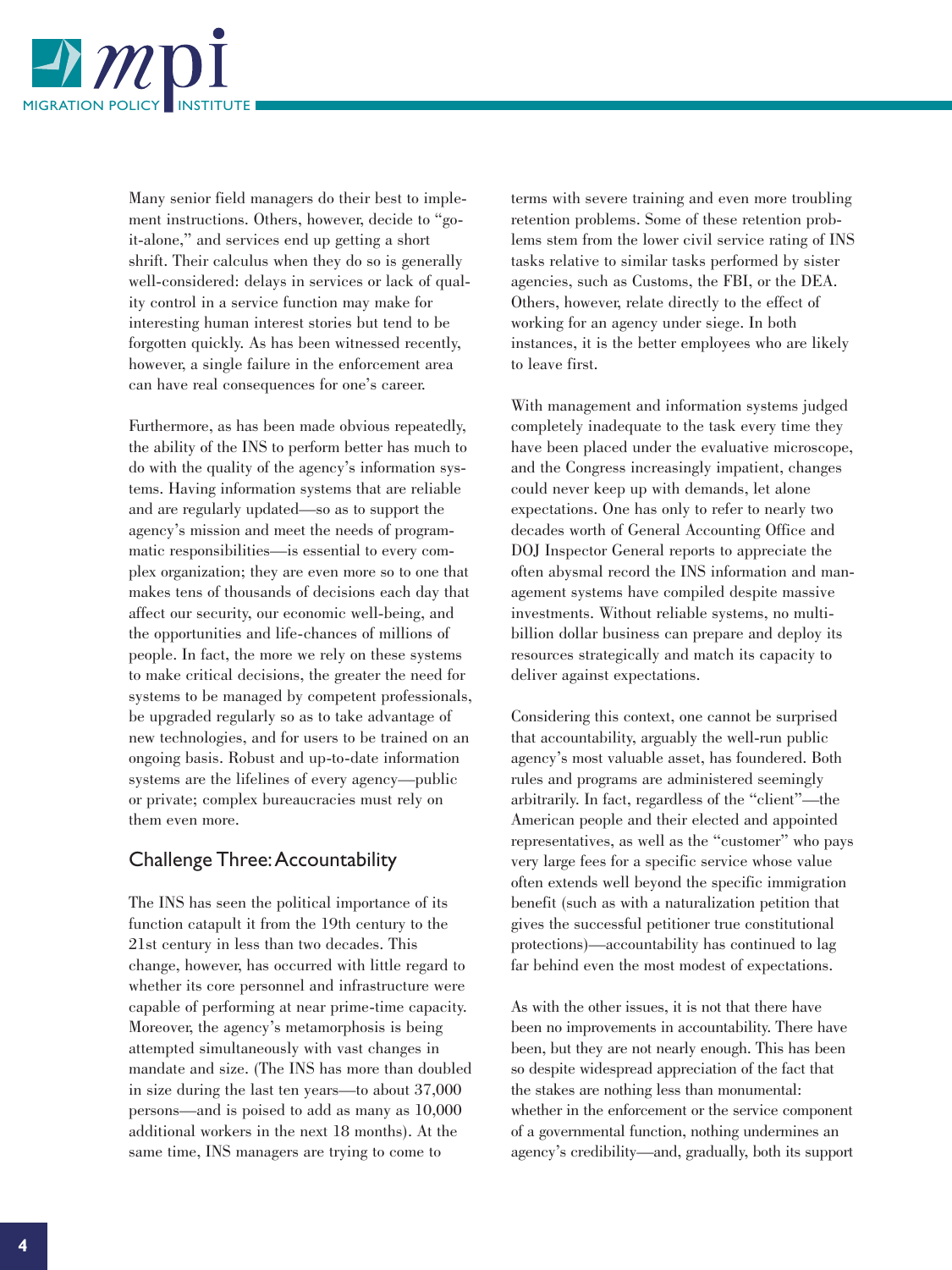by the public and its effectiveness—more than repeated and public failures in accountability.

### Rising to the Challenge? Four Proposals for Reforming the Immigration Function

So, what is one to do? With so many ailments, can the patient be saved? Overhauling the way in which the INS is managed is essential for an agency whose functions range from keeping undesirable people out while facilitating legitimate traffic and reviewing asylum claims, to criminal alien removal and immigration benefit adjudication. Clearly, merely streamlining management lines will not be enough. As we wrote in 1998, "… the effective discharge of the immigration function requires strong leadership that adopts uncompromising rules-based procedures, emphasizes program integrity, and holds officials at all levels responsible to the public trust. It also requires leaders whose actions clearly reflect unmistakable values and priorities." The proposals currently under discussion focus primarily on organizational issues, followed by management reforms. These are indeed important elements of any change. However, it is troubling that the discussion has ignored how much the actions of (and lack of actions by) the Congress and the Administration together have contributed to the INS's problems, in part by failing to articulate an internally consistent vision for immigration in this country.

**1. The Administration Proposal.** Released in November 2001, and since abandoned in favor of the House Plan, the Administration's restructuring plan declared its commitment to achieving better agency performance through clarification of roles and responsibilities, better-defined chains of command, and improved professionalism and accountability.

Accordingly, the service and enforcement functions would have been divided into two bureaus—the Bureau of Immigration Services and the Bureau of Immigration Enforcement—and INS districts would be replaced with distinct local service and enforcement field structures. A number of key

functions intended to improve policy coordination and consistency, and provide the necessary checks and balances between the activities of the two bureaus, would have been attached to the Office of the Commissioner. Among them would be Policy, Planning, and Programs; Congressional and Public Affairs; and the Office of the General Counsel. All these exist today. A number of new functions would have been added to those above, including that of a Chief Information Officer, Chief Financial Officer, Director of Professional Responsibility, and Director of Juvenile Affairs.

#### **2. The Sensenbrenner-Gekas Proposal.**

Congressmen Sensenbrenner and Gekas introduced "The Immigration Reform and Accountability Act" in November 2001. The bill has passed the House and is now titled "The Barbara Jordan Immigration Reform and Accountability Act of 2002," named after the late Texas Congresswoman and civil rights activist who, until her death in January 1996, had been head of a federal immigration study commission. The bill, curiously, bears little resemblance to the "Jordan Commission's" recommendations. That Commission issued its reorganization proposals nearly two years after Jordan's death and it called for eliminating the INS and distributing its component parts among several other federal departments.

The House-approved bill replaces the INS with a new Agency for Immigration Affairs (AIA) housed directly within the Department of Justice and headed by an Associate Attorney General for Immigration Affairs (AAGIA). The AAGIA would be the Department's third-ranking official and would oversee the work of the Directors of the Bureau of Citizenship, Immigration Services and Adjudications and the Bureau of Immigration Enforcement. In addition to the functions indicated in its designation, the "Service" Bureau would also control some of the functions of the Office of Immigration Litigation (OIL). The Enforcement Bureau would be responsible for all law-and-order and border control functions, as well as for the balance of OIL functions. Each bureau would have its own budget authority, would develop local sector and field offices to carry out its functions, and would have its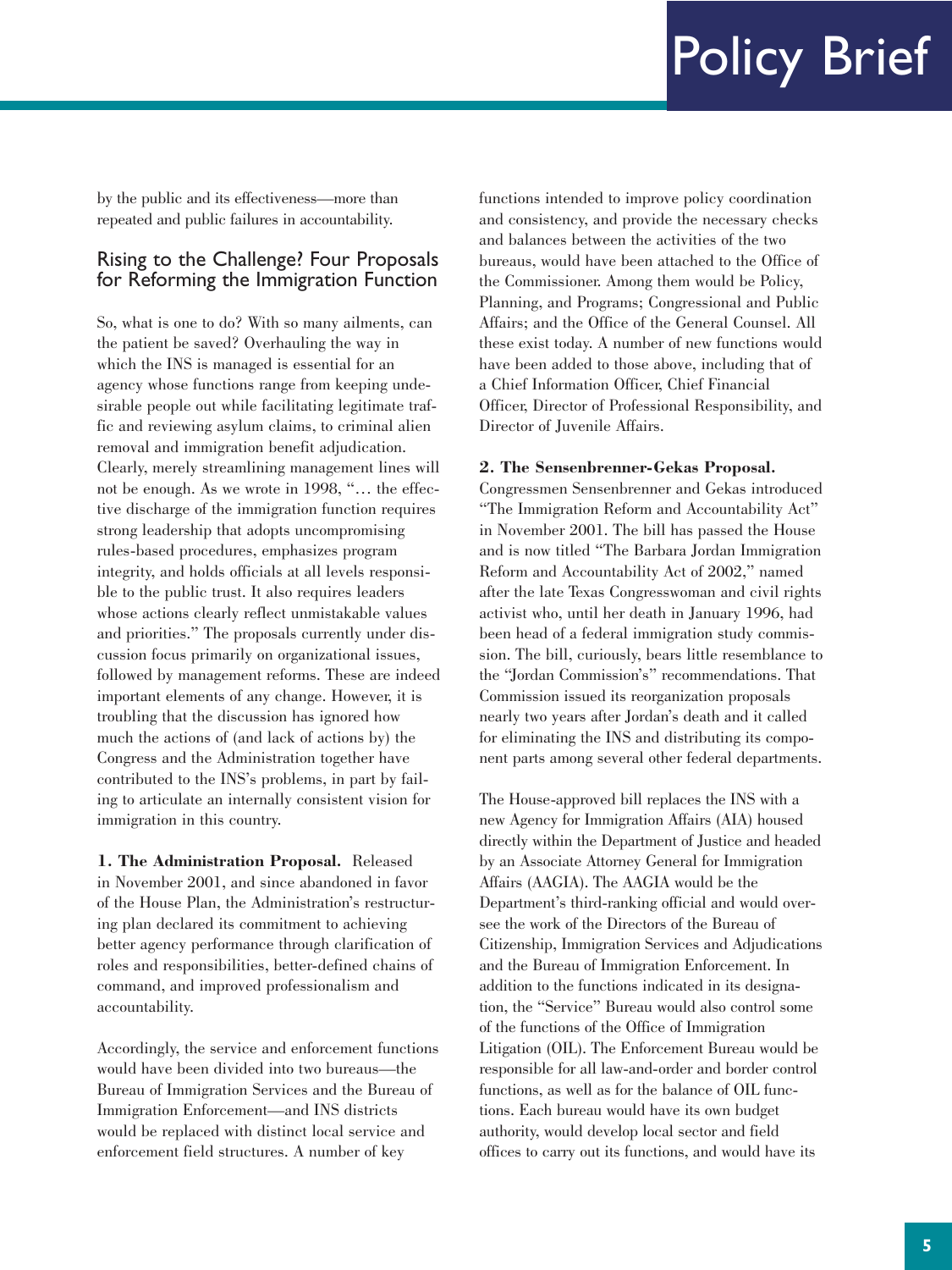

own Policy and Strategy Office, Legal Advisor, Chief Budget Officer, and Congressional/Intergovernmental/Public Affairs Office.

While the two bureaus would be separate, they would share support functions through a new Office of Shared Services located in the Office of the AAGIA, which would be responsible also for allocating and coordinating those resources. To maintain some policy coordination and consistency in implementation, as well as reconcile differences between the bureaus, the office of the AAGIA would have its own Policy Advisor and General Counsel, who would be responsible for agency-wide legal opinions and for representing both bureaus before the Executive Office of Immigration Review (EOIR). An Ombudsman, a Chief Financial Officer, an Office of Children's Affairs, and Offices of Professional Responsibility and Quality Review would strengthen the AAGIA's ability to oversee the two bureaus.

#### **3. The Kennedy-Brownback Proposal.**

Proposed by Senate Judiciary Subcommittee Chair Kennedy and Ranking Minority Member Brownback, the "Immigration Reform, Accountability, and Security Enhancement Act of 2002" is the latest entry into the INS reorganization sweepstakes. The bill tracks the basic elements of consensus between the House Bill and the Administration's original proposal, but with four significant differences.

The first focuses on making explicit the fact that the Director of the Immigration Affairs Agency (IAA) has line authority over the Agency's two constituent Bureaus (each headed by an IAA Deputy Director). Furthermore, while each bureau would receive separate and dedicated funding, the Office of the Director would control each Bureau's budget. The Bill's effort to make clear the Director's overall control of the IAA (in a FBI-like manner) does not stop there. The Director would thus keep within his office all relevant responsibility over legal policy, administrative, public/congressional/intergovernmental affairs, financial policy, and human resources and information systems management, the politically sensitive children's services, as well as

the critically important inspections functions, while also coordinating each Bureau's offices of quality assurance and professional responsibility.

A second set of differences stems from two of Kennedy-Brownback's additional innovations. The first would place the new Office of Ombudsman outside of the IAA (but within Justice). This is a clear reflection of the authors' concern over that office's independence. The second would create an Office of Children's Services, also located outside the IAA. That decision reflects the authors' wish to emphasize their concern over unaccompanied alien children, a concern they punctuate by granting such minors a variety of opportunities to reunify with their relatives in the U.S. or otherwise avail themselves of the services of the juvenile protection and placement authorities.

A third difference—and the one most likely to lead to real cultural change—is the inclusion of significant personnel flexibilities, including critical pay authority and recruitment and retention incentives, and voluntary separation incentives (buyouts) for existing employees who may not wish to be part of such a restructuring.

The fourth and final key difference with the House bill is in what the Kennedy-Brownback proposals do not include. Their basic premise appears to be that the deep reorganization contemplated by all proposals cannot just be dictated in its minutest detail by the Congress. As a result, Kennedy-Brownback would give the Administration relatively broad discretion to restructure much of the function and focus instead on how the IAA should be organized at the top, how the functions between the two bureaus should relate both to the Office of the Director and, through that office, to each other, and on the interoperability of statistical and related systems.

#### **4. The Office of Homeland Security**

**Proposal.** President Bush is reported to be leaning toward accepting a recommendation from his Office of Homeland Security to merge either the entire INS or its enforcement functions with the Customs Service. The new entity would be located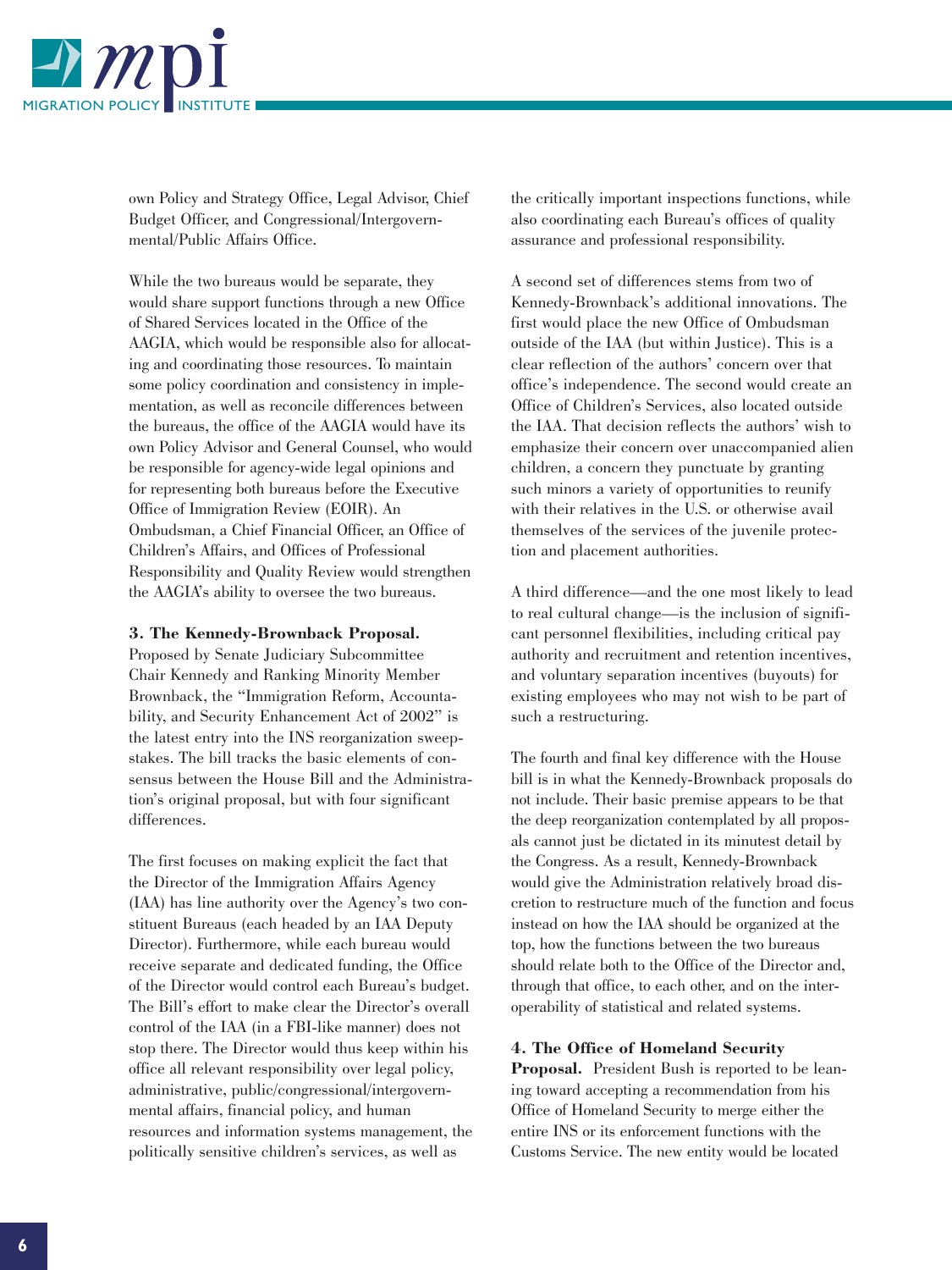within the Justice Department. This seems to be a more limited version of an earlier proposal by Homeland Security "Czar" Tom Ridge to combine all agencies with border-related functions, including the Coast Guard, DEA, portions of the Agriculture Department, and possibly even the Consular Affairs Bureau of the Department of State, into a single Homeland Security Department. As noted, this is a goal also supported by Senators Lieberman (D-CT), Graham (D-FL), and Specter (R-PA), as well as Representative Thornberry (R-TX), among others. Senator Lieberman's bill (S.2452), introduced on May 2, would establish the Cabinet-level Department of National Homeland Security.

### Shared Elements of Reform and Evaluation of the Proposals

All serious restructuring proposals reflect a growing consensus on many of the key features of reform. (The Ridge and Lieberman proposals are silent on how the immigration function might be restructured and are thus not included in this section). These include:

- Upgrading the position of the head of the immigration function and bringing the entire function under more direct control of the Attorney General;
- Separating the service and enforcement functions to clarify missions and career paths;
- Eliminating the current system of regions and districts in favor of local service and law enforcement sectors;
- Prohibiting the transfer of fees between bureaus;
- Hiring chief financial officers to increase financial transparency and accountability in each set of functions;
- Creating offices of professional responsibility, quality assurance, customer service, and ombudsmen;
- Improving databases and information systems to facilitate the delivery of key mandates;
- Implementing measures designed to address critical long-standing issues, such as service backlogs, the treatment of juveniles, and using the Internet more extensively to facilitate services.

No proposal on the table at this time, however, consolidates all immigration functions within a single agency or upgrades the agency to an independent status. In the post-September 11 environment, the rationale for clarifying and strengthening, rather than blurring or diluting, the authority of the immigration agency is nothing less than compelling. This failure will continue to interfere with achieving a unified policy vision on immigration that takes into account the function's critical interface with policy domains other than national security and services to immigrants. It also will interfere with, or at least delay, the government's effort to develop and maintain an integrated set of records across the entire continuum of a non-citizen's contact with U.S. authorities, wherever that contact occurred—from requesting a visa to accessing a benefit.

In fact, the agency's greater integration within the Justice Department will be likely, over time, to bias the entire function further toward that Department's principal priorities: law and order. Such an orientation, while important, particularly at this time, is not the sum total of why we engage in immigration or how we perceive it. Furthermore, such an orientation (a) will likely weaken the incentives to provide the necessary "checks and balances" between services and enforcement, (b) may undermine interest in quality integrated information systems, and (c) may impact the consistent delivery of all relevant activities essential to a function as complex and important as immigration. These failures of omission and commission are even more consequential today—in a world where security concerns may be paramount yet the multifaceted issue of immigration requires the fullest integration possible across government policy priorities, from foreign affairs, trade, and economics,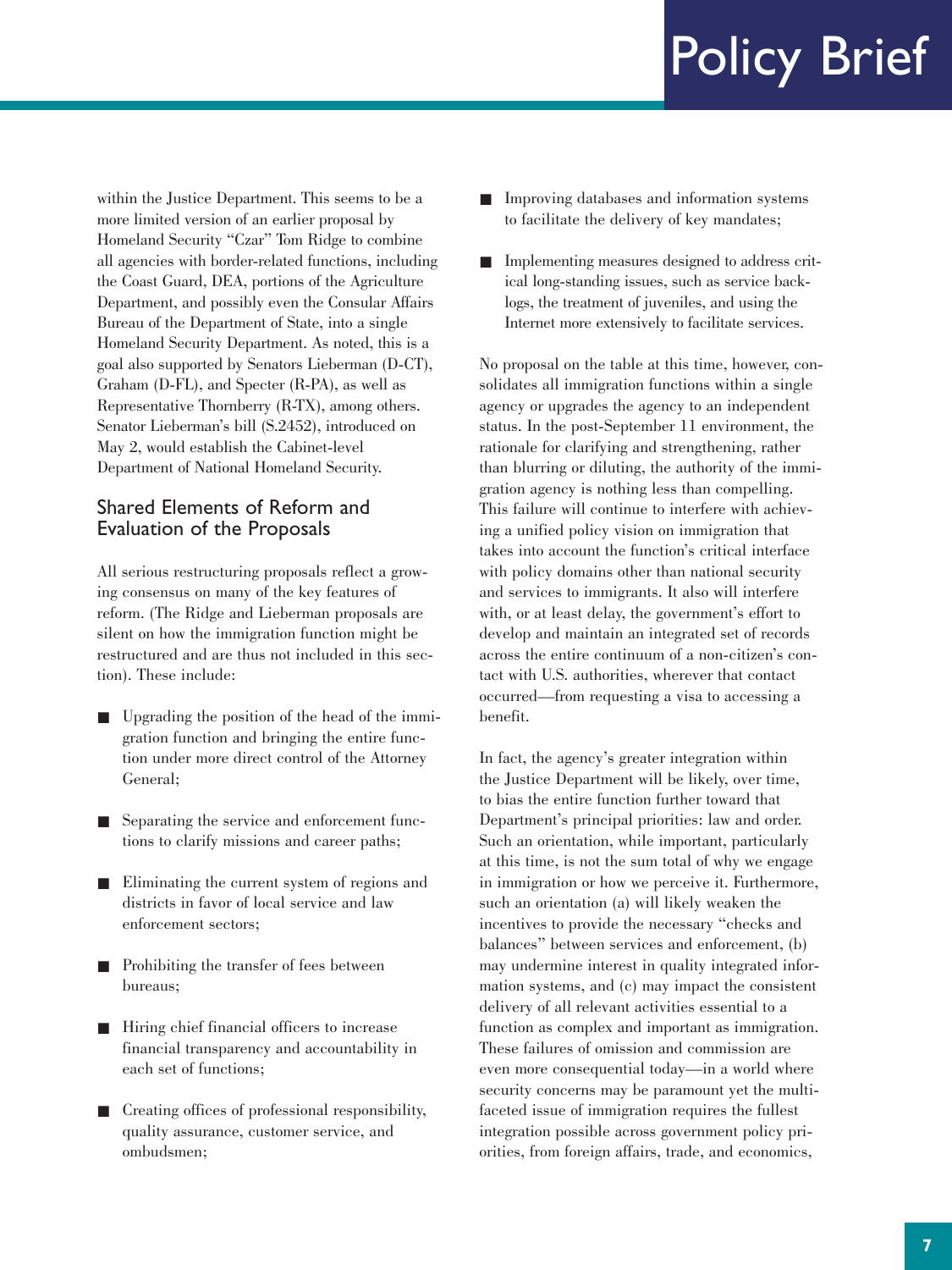

to demographics and the development of our human resource base.

The Kennedy-Brownback bill, the restructuring proposal that provides the most thoughtful framework for reform, is itself a tip-of-the hat to much of the Administration's original plan. From the perspective of this analysis, the bill's weaknesses are as follows:

- First, it does not consolidate all immigration functions into a single, high level agency.
- Second, it does not create a single Administration reference point engaging Congress and the other executive agencies on all immigration-related matters.
- Third, it does not move the Executive Branch explicitly toward developing a seamless and integrated set of records for non-citizens. (The just signed Enhanced Border Security and Visa Entry Reform Act [P.L.107-173] also authored principally by Senators Kennedy and Brownback, however, may take us toward that goal.)
- Fourth, it gives the IAA Director less authority than we believe is necessary to move around managers, as needed, outside of civil service rules. (The rationale for greater authority is compelling: while an extremely gifted manager might be able to make significant strides in these regards without a grant of extraordinary powers, the proper authority will get him or her there much faster. In fairness to the bill's authors however, considering the political battles associated with creating a new, independent agency, the decision to place the IAA within the DOJ may be the only viable compromise at this time.)

The House bill also has many strengths, most of which have been incorporated already in the Kennedy-Brownback bill. In addition to sharing all four of the aforementioned shortcomings of the Kennedy-Brownback proposals, however, the House bill has numerous additional fundamental

flows. Giving each bureau its own full complement of quasi-independent policy, legal, budgetary, and support services likely will lead to confusion, delays, and mistakes where the two functions intersect, further undermining the overall function's coherence. Over time, even with a much stronger AAGIA than the one envisioned by the House bill, this separation likely will lead to two separate agencies, each guarding jealously its own turf and each focusing on demonstrating success and accountability in its primary function only.

Moreover, parts of the House plan, such as the areas of legal, policy, and intergovernmental activities, seem extraordinarily duplicative both between the two bureaus and between the bureaus and the Office of the AAGIA. These duplications are not just unnecessary and wasteful, they also are likely to encourage further inter-bureau competitiveness, rather than cooperation, and may affect adversely the agency's ability to carry out all its mandates in a timely manner. The House bill also mandates the creation of dozens of specific new positions, itself a classic example of legislative overreach, but fails to create adequate personnel flexibilities for the robust reorganization and cultural change required.

In the House bill's scenario, and in an era of tight budgets and preoccupation with national security, the service bureau is likely to continue to draw the short straw, both in terms of public funds and the AAGIA's attention. This may be the intent of some of the bill's supporters. More likely, however, is that this may not be an outcome that many of the bill's supporters would oppose, hence the resistance of the bill's principal authors to give the AAGIA full line authority over the two bureaus.

More significantly, perhaps, the outcome of creating two distinct and nearly-separate bureaus may be most consistent with the White House's and the Justice Department's apparent interest in consolidating all of the government's border control and domestic law enforcement functions within a single chain of command. (In terms of electoral politics and given the President's own commitment to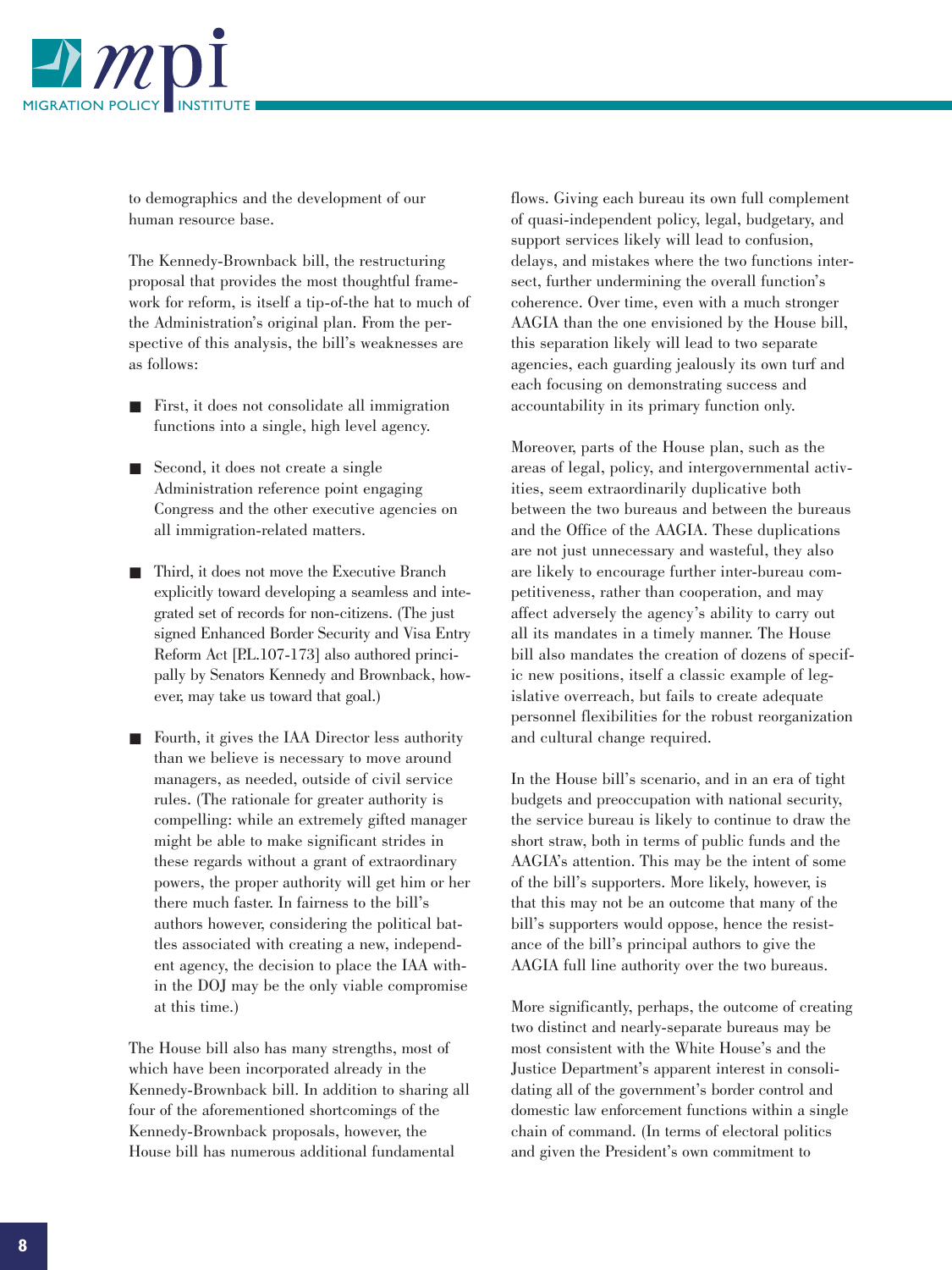improving the delivery of services to immigrants, the present White House is unlikely to countenance the atrophy of the immigration service function.) This interpretation would in fact explain much of the Administration's about-face regarding the House bill. It is to that proposal that this policy brief turns next.

# Improving Domestic Security?

While the various ideas for restructuring the immigration function attempt to address many of the INS's shortcomings more or less directly, the proposal to merge Customs with the INS does not attempt to address any of the challenges facing the agency. In fact, the merger proposal gives insufficient thought to interior enforcement and many other responsibilities of the INS and would likely complicate matters by adding a wild card—integration with Customs—into terrain already torn by wars over resources, priorities, management ethos, and bureaucratic fiefdoms.

The blending of cultures is every merger's soft underbelly. The list of private sector mergers that have added up to less than the sum of their parts is long and growing. Accordingly, merging the INS with Customs is much more likely to increase dysfunctionality than lead to a more consistent delivery of each agency's key enforcement mandates, let alone to a better agency that balances properly a variety of discrete yet interrelated functions. Lost in that discussion is also the fact that Customs has had its own cultural issues and struggles with reform in the late 1990s; they simply have been much less publicized than the INS's.

If the Homeland Security Council's principal concern is indeed the delivery of consistent border controls, the goal might be more easily and more effectively accomplished by having only one agency attend to the primary inspection lines, while having both agencies represented in secondary inspection. Canada and most other countries do that—as do we at international airports. Anything else, besides creating additional problems, also would run afoul of jurisdictional issues

in Congress. This is a point that Representative Istook (R-OK), the Appropriations Subcommittee Chair with jurisdiction over Customs, has made abundantly clear.

One must question also whether any Attorney General can effectively manage a post-Customs-INS merger Department of Justice (DOJ) of 160,000 -180,000 employees. Justice already has a vast portfolio of domestic and, increasingly, international law enforcement mandates. It is responsible for administering our justice system and has solemn constitutional responsibilities. With INS and its 37,000-plus employees, DOJ also oversees constantly expanding border enforcement and facilitation functions, while delivering an equally vast network of services. The addition of Customs would multiply DOJ enforcement responsibilities while adding unfamiliar service and revenue collection tasks.

Remarkably, very little public attention has focused on the management failures of recent Attorney Generals, and hardly any studies have addressed the ability of a single executive team to oversee so many discrete functions. Instead, the focus has been on the failings of the sub-agency heads, such as the FBI or INS, whose agencies are constantly second-guessed and micromanaged by middle-level DOJ officials. This fact deserves far greater attention than it has garnered.

Whatever confusion may remain regarding Justice's ability to undertake the proposed array of activities is probably due to the distorting effect of today's national security emergency. Emergencies tend to heighten the sense of purpose, focus the mind, and make possible otherwise improbable things—including access to almost limitless resources. The reality of the other 99 percent of the time is quite different. Major reorganization decisions should be made with all seasons in mind.

More enlightening perhaps is the path of other countries, some of which have tried to merge major functions in "super-ministries," most frequently in the economic and social policy realms. Such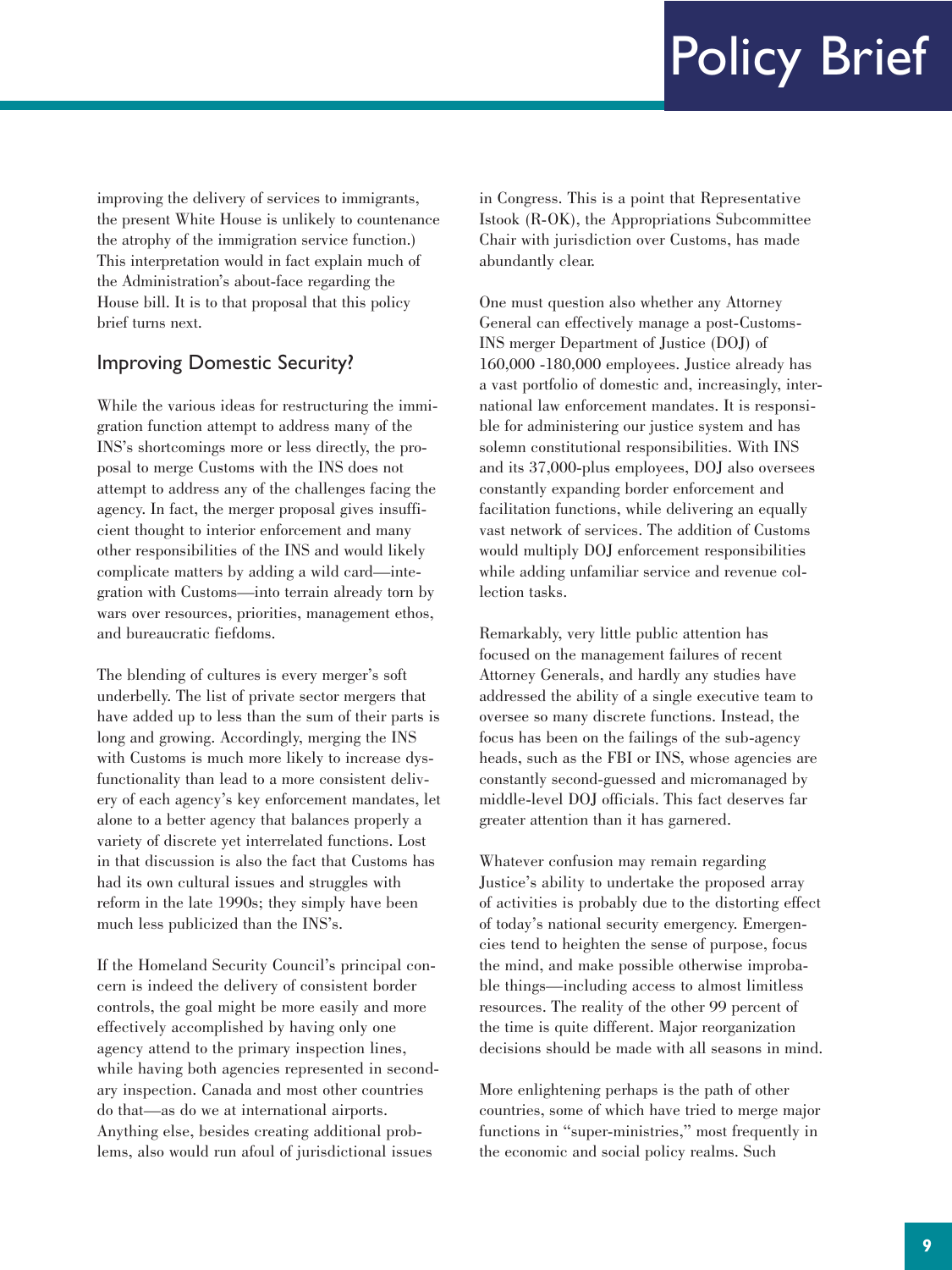

attempts quickly have been abandoned in favor of more discrete, coherent, and manageable functions. Furthermore, in many European countries, as well as in Canada, the Justice Department handles legal matters while an Interior (or Home) Ministry is responsible for internal security and immigration control issues, and yet another ministry is responsible for the national police. These structures are worthy of benchmarking before unthinkingly building a DOJ empire that could further place at risk the integrity of the entire immigration function.

The Lieberman National Homeland Security initiative would multiply these problems by a significant, if at this time unknown, factor. Its proponents naturally argue that, at the very least, it will enhance cross-governmental coordination in preventing another attack and may allow for a more cohesive response to any such attack. Neither part of that hypothesis is self-evident.

#### Reconciliations

With so many competing visions, are there viable ideas that build on the political will and the progress made to date to shore up, and indeed, recraft the INS? Indeed there are and the analysis so far has pointed them out. The very fact that the major proposals on the table share so many elements demonstrates further that key actors agree on the scope of the problem and have mostly common goals for reforming the immigration function. These goals include building a well-managed, effective, and efficient agency that has 21st century information systems, can act decisively when needed, and is mindful both of the complexity of its mission and of its responsibility to treat its clients with respect and efficiency. We thus seem to be at a historic juncture where we can begin to clear the cloud of uncertainty that has long been hanging over the INS, with its extraordinary toll on effectiveness, on the delivery of crucial mandates, and on agency morale. The Congress and the Administration must now do the following.

First, the president should table his Homeland Security Council's recommendation on the merger with Customs and resist the Lieberman approach as not being *prima-facie* superior to a more orderly way of strengthening the various agencies and coordinating their crosscutting activities from the White House. Fitting square pegs into round holes, bureaucratically speaking, will not improve our security. Focusing on institutionalizing, strengthening, and streamlining the authority of the Council, however, might. Mr. Ridge's power, just like that of his fellow senior assistants to the president, stems from the clarity of the function's purpose, proximity to and engagement of the issue by the president, and personal skills. His counterparts within the White House also have multifaceted responsibilities and they must manage relationships with powerful cabinet secretaries and key members of Congress well if they are to be effective. Mr. Ridge should be allowed to do likewise and if he proves unequal to his assignment he will need to be replaced.

Second, Congress and the Administration should agree on an INS restructuring process and the roughest of reorganization outlines. (The Kennedy-Brownback bill points the way—but the final legislation should perhaps mandate even less. The bill's relocation of the statistical function to the Bureau of Justice Statistics, for instance, is something that should be decided after the restructuring has been completed, rather than at this time.) Anything more would follow on the long tradition of legislative hubris on this issue and likely would lead to endless waves of additional reforms as the agency's masters discover again and again that they did not, after all, have all the answers up front. The entity responsible for reform should be given all legislative authority necessary to accomplish changes within a pre-agreed timeline and outline. Both Congress and the White House should then pull back from micromanaging the process and allow restructuring to move forward. Endless oversight hearings and accompanying grandstanding may make for juicy headlines but do little to give an agency the room and confidence it needs to implement the radical changes that will move it toward the future we all desire.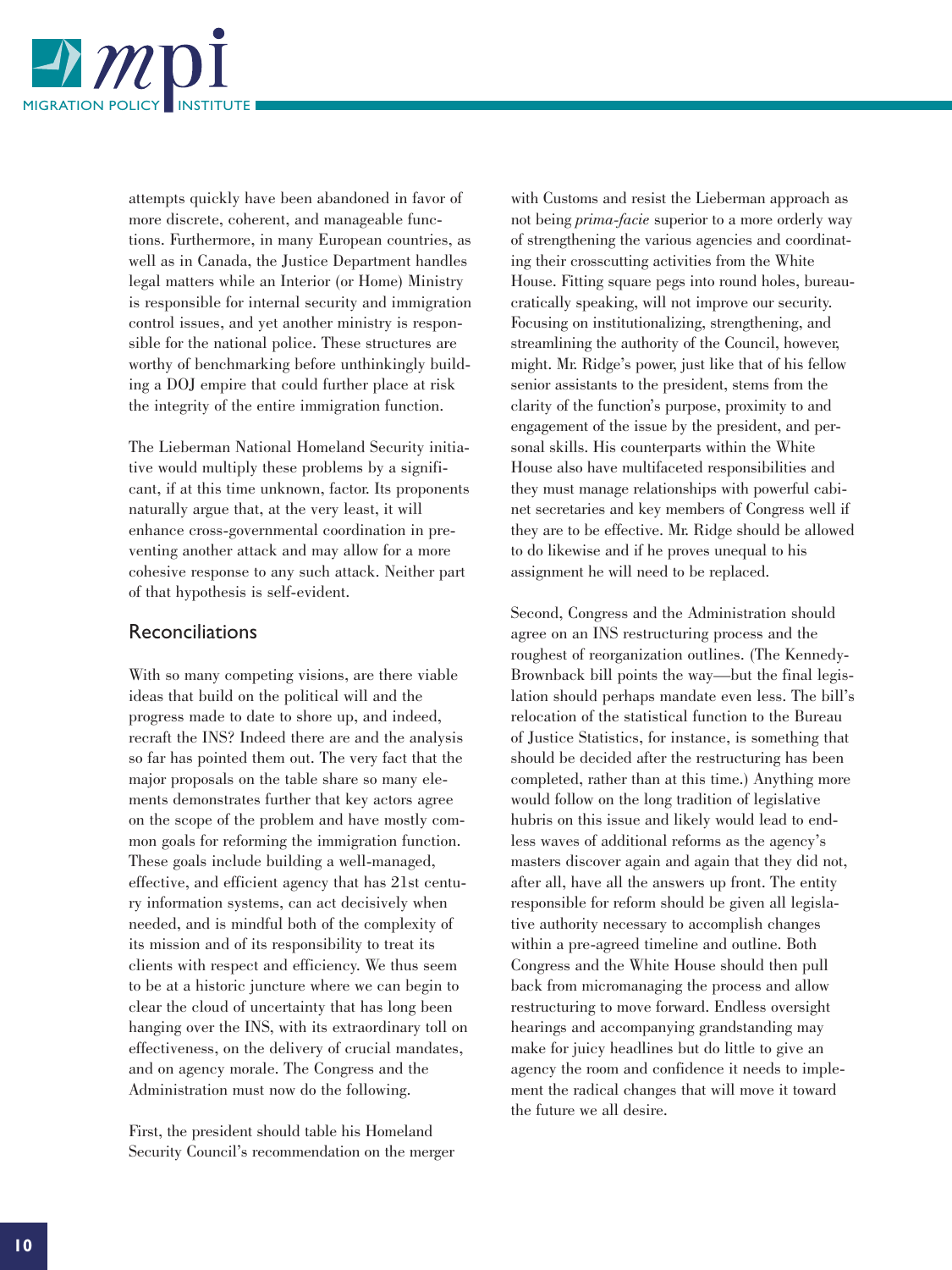Third, Congress and the White House should establish a small advisory panel made up of experts in management, civil service rules, law enforcement, and services delivery systems rather than the generic "notables" typically appointed to serve on governmental commissions and charge it to work with the Commissioner to reorganize the entire immigration function, not just the INS. Some of the agency's managers also should sit on the panel, if only *ex officio*. Doing so will allow the Commissioner and his management team to continue to give their full attention to their other responsibilities while the needed deep changes occur. Given the stakes and the politics, two members of Congress and two senior administration officials (one from the Office of Personnel Management and the other from Justice) might also serve on the panel—the former to facilitate the passage of any additional legislative authority that may be needed, the latter to safeguard the Administration's interests. If properly constituted, the panel also could serve as the arbiter and legitimizer of some of the deeper personnel changes likely to be necessary.

Finally, the Commissioner should be given all legal tools and resources he needs to implement the reorganization developed jointly with and agreed to by the advisory panel. (The various proposals' granting of these powers to the Attorney General, however nominally, only will serve to continue to have too many DOJ hands making too many decisions without the necessary expertise.) This must include the authority to hire talented outsiders in new career and non-career slots, to move agency managers in ways that maximize effectiveness, and to keep the various federal unions at bay. The ability of federal unions to distort and even scuttle deep reorganization is all too easily overlooked both by the Congress—which exempts itself from such "inconveniences"—and by outside observers.

### Final Thoughts

Improving both management and organizational culture at the INS while thinking through the function itself is essential if we are to have an immigration system that serves us well at a time when the demands of national security and economic recovery make America's immigration policies more important than at most other times. But what if the real problem has not been the structure of the INS but a combination of (a) the patchwork nature of our immigration policies, (b) the intermittent nature of and wrong kind of attention by the Congress and the Administration, and (c) inconsistent and/or weak upper-level management? These are the tough issues the present discussion is ignoring. Yet, these issues must be addressed if we are to have an immigration system that actively assists our country to remain globally competitive, tolerant, diverse, and secure.

For years, Congress and the Executive Branch have allowed immigration policy priorities to wander across the horizon, shifting and treacherous. Without steady guiding stars, no agency can navigate the ever-choppier waters of globalization and national security. With so much at stake and so much in question, it will take extraordinary effort to keep a foundering INS, and with it, critical U.S. economic, political, and security interests, off the rocks. Any serious restructuring will require management savvy, the setting of goals that allow the agency to succeed, rather than fail, and legal authorities and resources commensurate with the task at hand. Beyond the tangibles, however, progress may be only made with thoughtful Congressional and Administration guidance rather than micromanagement—coupled with a generous helping of humility and patience.